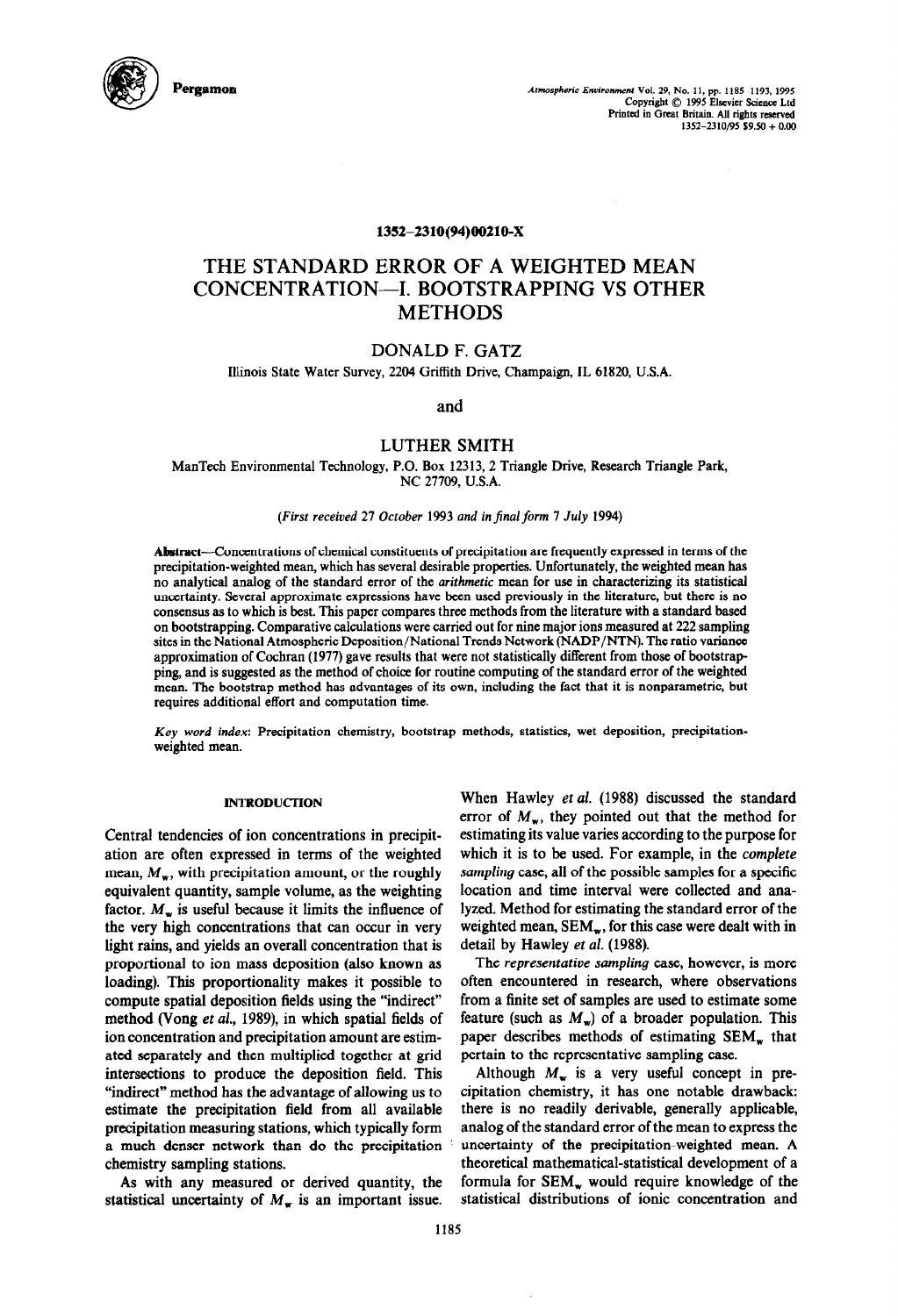precipitation amount, and possibly the relationship of these two quantities to each other. Thus, a theoretical formula that would be valid for the conditions at one location would not necessarily hold at another if the distribution of precipitation were different. This would also be true for another place or another ion with a different distribution of concentration, or for a different relationship between precipitation and concentration.

Several expressions for SEM, have been proposed and used in varying degrees in the atmospheric chemistry literature. Miller (1977) suggested an expression that was also used by Liljestrand and Morgan (1979) and by Topol et al. (1985) to express the uncertainty of the  $M_w$ . Galloway *et al.* (1984) used a somewhat different equation for SEM<sub>w</sub>, and Endlich et al. (1988) computed confidence intervals for  $M_{\rm w}$  based on the formula for the ratio variance given by Cochran (1977). Most of these proposed expressions for  $SEM_{w}$ were unaccompanied by any discussion (or justification) of the assumptions required in their derivation.

There is no general consensus among precipitation chemistry researchers on which expression is preferable, or the conditions under which one expression might be favored over another. Hawley (1985) compared three methods, including that of Miller (1977) mentioned earlier, and the jackknife technique described by Efron (1982). He concluded that each of the three methods for computing the variance of  $M_{\rm w}$  had shortcomings, especially for sample sets  $<$  50.

Fortunately, a very satisfactory new method appears to be available. Bootstrap methods (Efron and Tibshirani, 1986, 1991) were developed as a means of using today's readily available computational power to obtain a numerical estimate of the standard error of estimators other than the mean, such as, e.g.  $M_w$ . Efron and Tibshirani (1991) pointed out that the bootstrap algorithm can be applied to almost any statistical estimation problem. Further, they argued that the same logic that makes the usual expression of the standard error reasonable as an assessment of the standard error of the arithmetic mean applies equally well to the bootstrap method as an assessment of the standard error of any general statistic. Applied to ion concentrations in precipitation, the bootstrap provides a statistically valid *nonparametric* estimate of the SEM.

The purpose of this paper is to illustrate how the bootstrap technique can be used to estimate SEM, for ion concentrations in precipitation, and to compare its results with SEM, values estimated from the three literature methods listed earlier.

### METHODS

Values of SEM<sub>w</sub> were computed for the nine major ions in precipitation at each of 222 (i.e. essentially all) sites in the National Atmospheric Deposition Program/National Trends Network (NADP/NTN) database for the three years

1988-1990 (NADP/NTN, 1992). A map of the sampling site locations and descriptions of sampling and analytical methods have been published by the National Atmospheric Deposition Program (1992). Separate values were computed covering the entire 1988-1990 data period for each of the three formulations from the literature, and compared to those computed by the bootstrap algorithm.

This period of record was chosen to insure reasonable numbers of samples even at sites with limited precipitation; it was the latest three-year period available when the work was begun. The maximum number of samples at any sampling site was 147, and 90% of the sites had 45 samples or more. All available sites were included, without regard to data completeness criteria. Samples not collected under the standard wet-only protocol were excluded. Normal network sample duration is one week, but samples were not excluded based on duration. All calculations were performed using SYSTAT statistical software, version 5.03 (Wilkinson, 1990).

#### *Methods Proposed in the Literature*

Miller (1977) chose the following formula to compute SEM,:

$$
(\text{SEM}_{\mathbf{w}})^2 = \frac{1}{n} \left( \frac{1}{\sum P_i} \right) \sum P_i \left( X_i - \bar{X}_{\mathbf{w}} \right)^2
$$

where  $P_i$  is the precipitation amount for sample *i*,  $X_i$  the concentration in sample *i*,  $\bar{X}_{\text{w}}$  the precipitation-weighted mean concentration over samples  $i=1-n$ ,  $\bar{X}_w$  the  $\sum (P_i X_i) / \sum P_i$ , and *n* the number of samples.

The choice of Galloway et al. (1984), using the same notation, was:

$$
(\text{SEM}_{\mathbf{w}})^2 = \frac{n}{(\sum P_i)^2} \left[ \frac{n \sum P_i^2 X_i^2 - (\sum P_i X_i)^2}{n(n-1)} \right].
$$

No rationale, justification, or discussion of any assumptions or limitations inherent in these formulations was provided in either paper.

Endlich *et al.* (1988) expressed SEM, as an approximate ratio variance given by Cochran (1977). The formula that follows is given in an SRI International (1986) report:

$$
(\text{SEM}_{\mathbf{w}})^2 = \frac{n}{(n-1)\left(\sum P_i\right)^2} \left[\sum (P_i X_i - \bar{P} \bar{X}_{\mathbf{w}})^2 - 2 \bar{X}_{\mathbf{w}} \sum (P_i - \bar{P}) (P_i X_i - \bar{P} \bar{X}_{\mathbf{w}}) + \bar{X}_{\mathbf{w}}^2 \sum (P_i - \bar{P})^2\right].
$$

#### *The Bootstrap* Method

Efron and Tibshirani (1991) recently described the bootstrap method, and the following description borrows heavily from theirs. The name "bootstrap" refers to the repeated random resampling, with replacement, of some original data set  $\mathbf{x}=(x_1, x_2, \dots, x_n)$ , to generate new data sets of size n. A bootstrap sample is denoted as  $x^* = (x_1^*, x_2^*, \dots, x_n^*)$ . Each  $x_i^*$  is one of the original x values, randomly selected.

The bootstrap estimate of  $SEM$ <sub>w</sub> is computed as follows: (1) a large number B of independent bootstrap samples, each of size  $n$ , is generated using a random number generator,  $(2)$  $M_{\rm w}$  is computed for each bootstrap sample, and (3) the empirical standard deviation of the *B* bootstrapped weighted means is computed as the bootstrap estimate of  $SEM_{w}$ . In this work, *B was* 200. The value of n varied from site to site, with a maximum of 147 for weekly sampling over three years. At a few sites with limited precipitation,  $n$  was  $<$  50.

Efron and Tibshirani (1991) also indicated that, while ideally *B* would be infinite, randomness in the bootstrap standard error that comes from using a tinite *B* is usually negligible for *B>2OD,* and that values of *B* as small as 25 can often give satisfactory results. For the special case of the arithmetic mean, as *B increases* without bound, the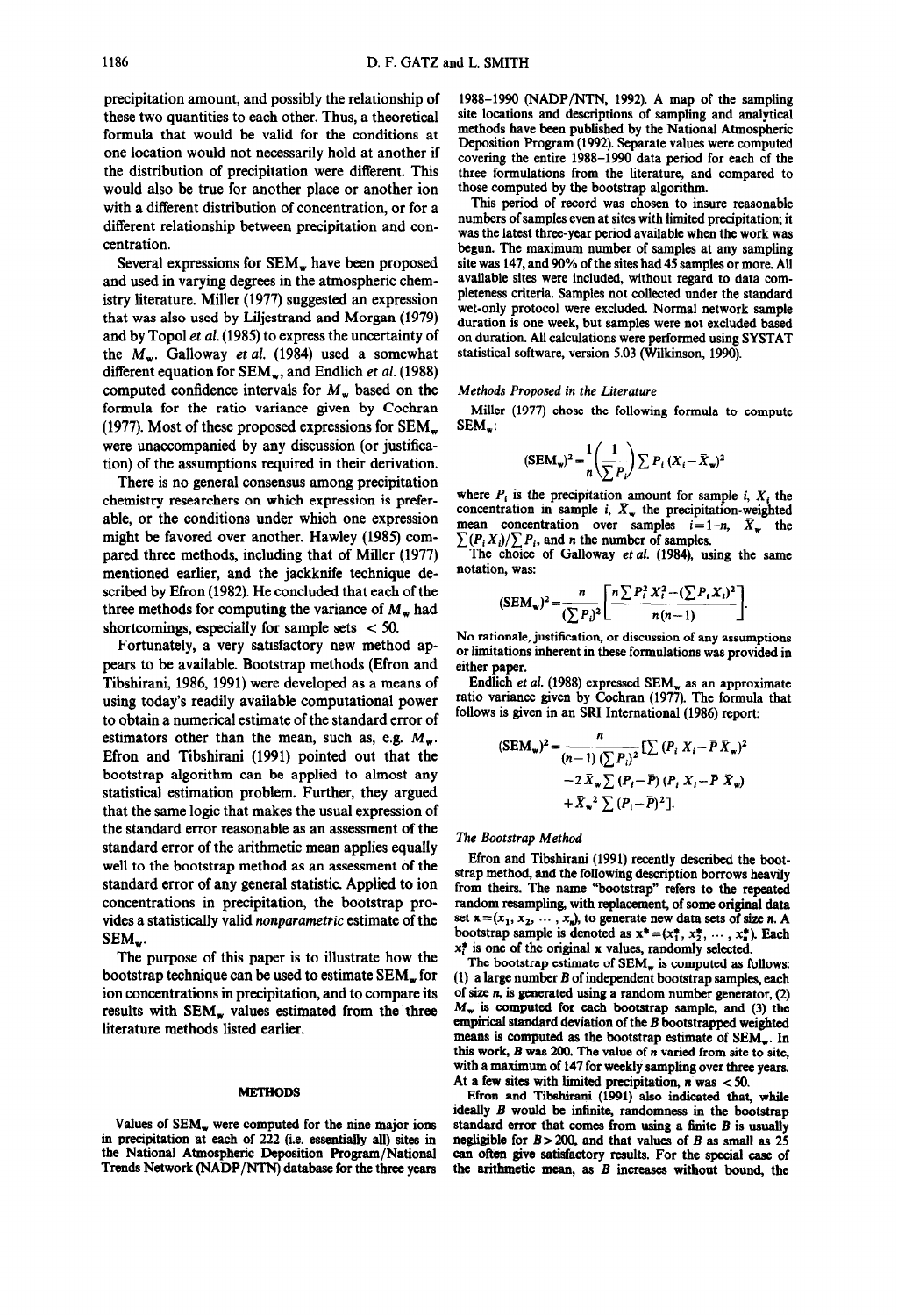bootstrap standard error estimate approaches the square root of  $(n-1)/n$  times the usual formula for the standard error of the mean. If the same accuracy applied to all other applications of the bootstrap method, the method would be accurate to within 2% for  $n > 25$ .

The bootstrap method typically assumes that data are independent and identically distributed (iid), and that has been assumed in this work. Presumably, the previously published methods would make the same assumption, although only Cochran (1977) makes it clear. In the case of  $M_{\infty}$ , the relevant distribution should be the joint distribution of precipitation amount and ion concentration (Hawley, 1985). Because of the well-known inverse relationship (Junge, 1963) between ion concentration in precipitation and precipitation amount, and also because ion concentrations frequently have seasonal variations, the assumption that the single variable concentration is identically distributed is generally not valid. However, the literature does not discuss the matter of the joint distribution of ion concentration and precipitation amount.

#### RESULTS

Comparisons of  $SEM_w$  values computed by the bootstrap method with those computed by the formulations of Miller (1977), Galloway *et al.* (1984), and Cochran (1977) are shown for all major ions at NADP/NTN sites in Figs l-9 and Table 1. The bootstrap method is taken as the standard because of its established statistical validity and because it requires no assumptions about distributions. Each point in the three panels of these figures represents one NADP/NTN network sampling site. If the values computed by the respective literature formulations agreed perfectly with those computed by bootstrapping, all the points would fall on the 1: 1 lines shown in the three panels. To the extent that the points fall predominantly above or below the 1:1 line, the method shows a bias with respect to the bootstrap method. The degree of scatter in the points represents the imprecision of the method, relative to the bootstrap results.

The hypothesis that the difference between the bootstrap and each alternative method was zero was tested for each ion. The paired  $t$ -test was used when the differences (computed for each sampling site) between the  $SEM_{w}$  calculated by the bootstrap and the alternative method from the literature appeared to come from reasonably normally distributed population, as judged by inspection from a stem and **leaf** plot; it tests the hypothesis that the mean is zero. When the stem and leaf plots suggested that the distributions were reasonably symmetric, but not normally distributed, the Wilcoxon signed ranks test was used; when asymmetry appeared in the plots, Fisher's sign test was used. The signed rank and sign tests address whether the median difference is zero.

For each ion, the overall error rate of the testing was protected by employing Hommel's (1988) modification of the standard Bonferroni procedure (Miller, 1981) for simultaneous hypothesis testing. Hommel's modification is more powerful than the usual Bonferroni method or other modifications (Hommel, 1989). Hommel's procedure is conservative (i.e. the true overall error rate does not exceed the nominal rate) if Simes' (1986) test, on which Hommel based his test, is conservative. For the situation here, all test statistics are asymptotically distributed as standard normal variates, and Simes' (1986) simulation results indicate that the testing done here should be conservative.

The results of the hypothesis tests are presented in Table 1 in the form of adjusted p-values, as described by Wright (1992). The adjusted p-value for a particular hypothesis represents the smallest overall error rate for which that particular hypothesis can be rejected. Thus, the reader is free to choose any *overall* error rate, *p,* and read *directly* from Table 1 whether any particular test is statistically significant (i.e. if the value in Table 1 is  $\langle p \rangle$ , then that test is statistically significant at the overall error rate of *p).* 

Table 1. Probabilities that the mean  $SEM_w$  values (median values for the Wilcoxon and the Fisher sign tests) computed by three literature formulations are the same as those computed by the bootstrap method, given the observed differences in results, for 222 sampling sites in the NADP/NTN database

| Ions                       | <b>Tests</b>     | Miller<br>(1977) | Galloway<br>et al.<br>(1984) | Cochran<br>(1977) |
|----------------------------|------------------|------------------|------------------------------|-------------------|
| CI-                        | Wilcoxon test    | 0.0000           | 0.0000                       | 0.3404            |
| $SO_{4}^{2-}$              | t-test           | 0.0000           | 0.0000                       | 0.1280            |
| NO.                        | t-test           | 0.0000           | 0.0000                       | 0.3636            |
| $H^+$                      | Fisher sign test | 0.0000           | 0.0000                       | 0.5028            |
| NH.                        | $t$ -test        | 0.0000           | 0.0000                       | 0.9268            |
| Na <sup>+</sup>            | Wilcoxon test    | 0.0118           | 0.0000                       | 0.9571            |
| $K^+$                      | Wilcoxon test    | 0.0004           | 0.0000                       | 0.2863            |
|                            | Wilcoxon test    | 0.5045           | 0.0003                       | 0.1824            |
| $Ca2+$<br>Mg <sup>2+</sup> | t-test           | 0.8502           | 0.0000                       | 0.8502            |

Note: The paired t-teat was used for ions where the distributions of the differences between methods were approximately normal; the distribution-free Wilcoxon signed rank test was used for non-normal symmetric distributions and the Fisher sign test otherwise.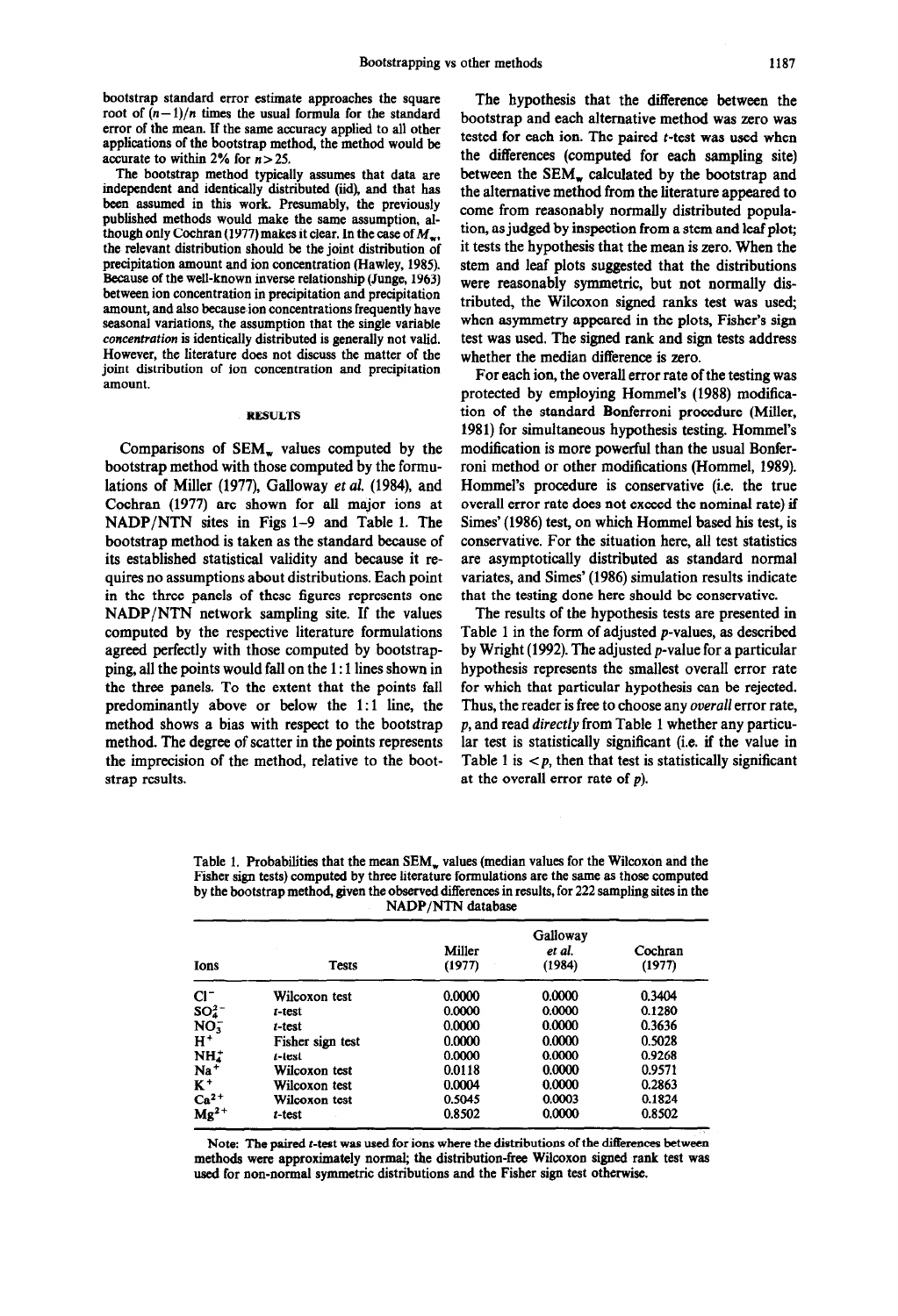Figure 1 shows results of the comparisons for chloride  $(Cl^-)$ . All three methods show a general overall agreement with the bootstrap results. The top panel, comparing bootstrap results at the NADP/ NTN sites to those computed from the Miller (1977) formula, shows a predominance of points with bootstrap SEM<sub>w</sub> values greater than 0.1 mg $\ell^{-1}$  falling below the  $1:1$  line, while for the Galloway et al. method the points in the same range are predominantly above the line. Table 1 indicates significant differences (all references to significance refer to the 5% level) from the bootstrap method for both the Miller and the Galloway et al. methods, based on the nonparametric Wilcoxon method. The Cochran formulation shows excellent agreement with the bootstrap method in Fig. 1, and correspondingly the probabilities show no significant bias in Table 1.

A comparison of the dispersion or degree of scatter of the points from the 1: 1 line, in the comparisons of Figs 1-9 is shown in Figure 10. The degree of scatter is expressed by the pairwise root-mean square (RMS) differences between the SEM, values of the respective literature methods and the bootstrap method. For  $Cl^-$ , for example, Fig. 10 shows the greatest scatter for the Miller method, an intermediate value for the Galloway *et al.* method, and the smallest value for the

Cochran method. (With a single off-scale outlier eliminated, the Miller RMS value dropped from 0.057 to 0.016, while values of the other two methods changed very slightly.)

Figures 2 and 3 show similar results for sulfate  $(SO_4^{2-})$  and nitrate  $(NO_3^-)$ . Both ions show significance at the 5% level, based on the t-test, that the mean differences between SEM, values computed by the Miller and Galloway *et al.* methods are not the same as those computed by bootstrapping. The biases are in the same *directions* as those seen for Cl<sup>-</sup>. No bias appears in the Cochran method, which also exhibits a much smaller relative scatter (Fig. 10) than the results of the other two methods. (Elimination of one outlier from the  $SO_4^2$  data did not materially affect the probabilities; however, it reduced the Miller RMS value (Fig. 10) from 0.062 to 0.025, without substantially affecting those of the other methods.)

The results for hydrogen ion  $(H<sup>+</sup>)$  (Fig. 4) are also similar to those of the three anions. The Miller and Galloway et al. methods show apparent biases, in the same directions as seen above, and indeed, both methods yield SEM<sub>w</sub> values different from the bootstrap values at the 5% level based on the t-test (Table 1). The RMS scatter (Fig. 10) is greatest for the Galloway *et al.* method, intermediate for the Miller



Fig. 1. Comparison of bootstrapped SEM, values for Fig. 2. Comparison of bootstrapped SEM, values for Cl<sup>-</sup> at 222 NADP/NTN sites with values computed SO<sub>4</sub><sup>-</sup> at 222 NADP/NTN sites with values computed at 222 NADP/NTN sites with values computed **by** three formulations proposed previously in the literature. One off-scale outlier is not shown.



by three formulations proposed previously in the literature. One off-scale outlier is not shown.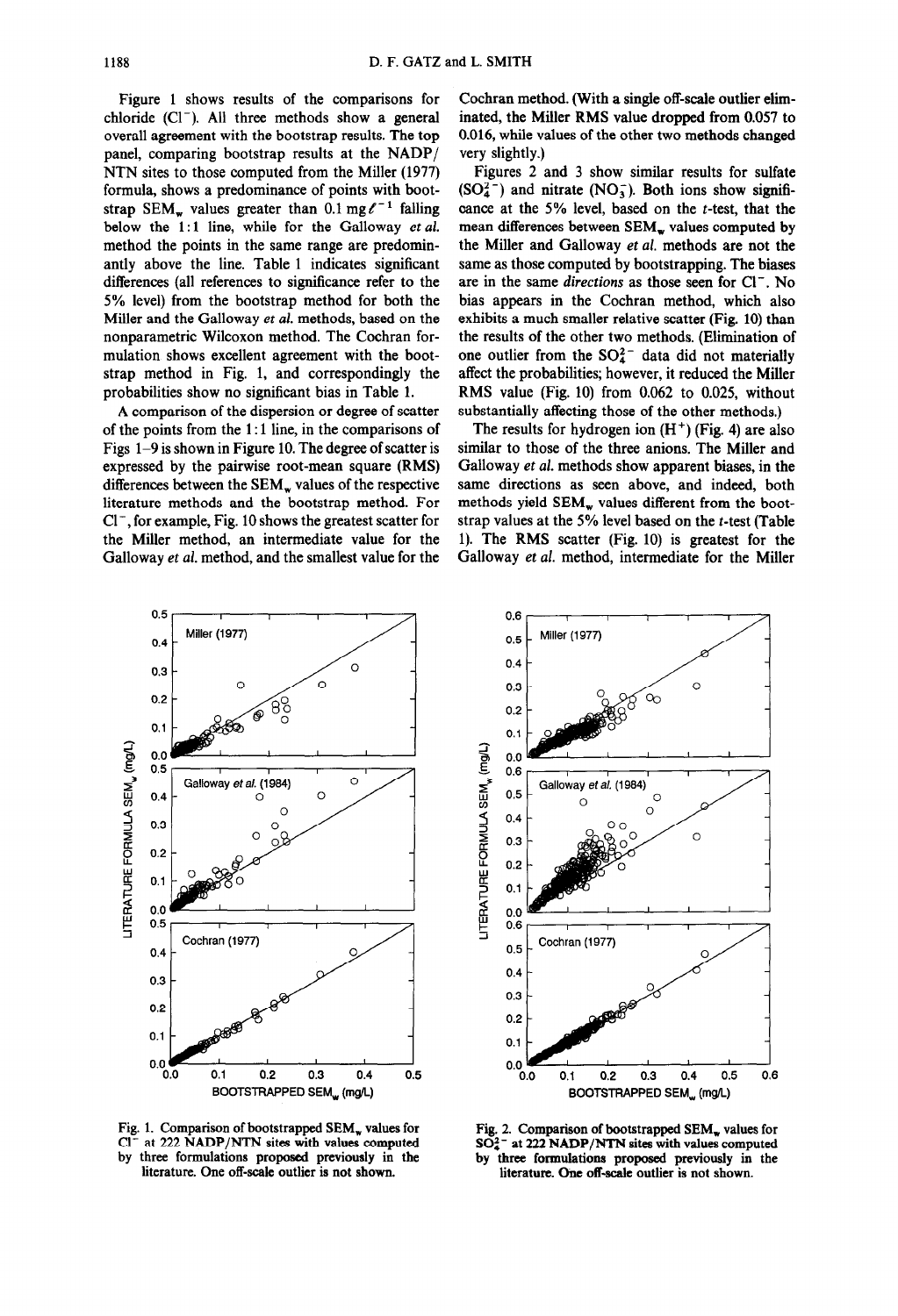

Fig. 3. Comparison of bootstrapped SEM, values for  $NO_3^-$  at 222 NADP/NTN sites with values computed by three formulations proposed previously in the literature.

method, and smallest for the Cochran method. This same pattern is evident for ammonium  $(NH_4^+)$  as well (Fig. 5). The biases in the Miller and Galloway et *al.*  methods are highly significant by the  $t$ -test (Table 1), while the Cochran method again shows no bias and the least scatter (Fig. 10).

For sodium  $(Na^+)$  and potassium  $(K^+)$ , the pattern is somewhat different, however (Figs 6 and 7, respectively). The previous bias toward low SEM<sub>y</sub> values from the Miller method is not evident in these figures, although Wilcoxon tests (Table 1) still found significant differences between the medians of the respective methods for both ions at the 5% level. The previously seen bias towards high  $SEM<sub>w</sub>$  values in the Galloway *et al.* method is still evident for  $Na<sup>+</sup>$  in Fig. 6, however, and is confirmed by the Wilcoxon test (Table 1). The bias of the Galloway et al. method for  $K^+$  is visually much smaller (Fig. 7), but the Wilcoxon test (Table 1) still found a significant difference from the bootstrap results.

The RMS scatter of both the Na<sup>+</sup> and  $K^+$  plots is greatest for the Miller formulation (Fig. 10), although the  $Na<sup>+</sup>$  result is strongly affected by two off-scale data points. The Cochran method again achieved the best agreement with the bootstrap method for both ions, showing no bias and the least scatter.



Fig. 4. Comparison of bootstrapped SEM, values for  $H<sup>+</sup>$  at 222 NADP/NTN sites with values computed by three formulations proposed previously in the literature.

For calcium  $(Ca^{2+})$  and magnesium  $(Mg^{2+})$  (Figs 8) and 9, respectively), the r-test (Table 1) indicated that only the Galloway *et al.* method is significantly biased (Table l), although this bias is not obvious from the figures. The RMS scatter (Fig. 10) is greatest for the Miller method and least for the Cochran method for both ions.

Uncertainties in  $M_w$  ion concentrations may be expressed simply by stating the standard error. However, it is often more useful to use both  $M_w$  and SEM<sub>w</sub> to express the uncertainty by the approximate confidence interval  $M_w \pm SEM_w z^{(\alpha)}$ , where  $z^{(\alpha)}$  is the 100  $\alpha$ percentile point of a standard normal distribution. If the  $M<sub>z</sub>$  concentrations were normally distributed, this interval would have the approximate coverage probability of  $1-2\alpha$ . For a 95% confidence interval  $(\alpha = 0.025, 1 - 2\alpha = 0.95)$ , the  $z^{(\alpha)}$  is -1.96. While the assumption of normally distributed  $M_{\rm w}$ 's permits the convenient computation of confidence intervals, the normal assumption is not always justified. Hawley's (1985) analyses of data from several Multistate Atmospheric Power Production Pollution Study (MAP3S) sites indicated that the  $M_w$  is approximately lognormal for  $n < 100$  and approximately normal for larger n. Figure 11 shows a histogram of the distribution of 200 bootstrapped VWM values for  $K^+$  at the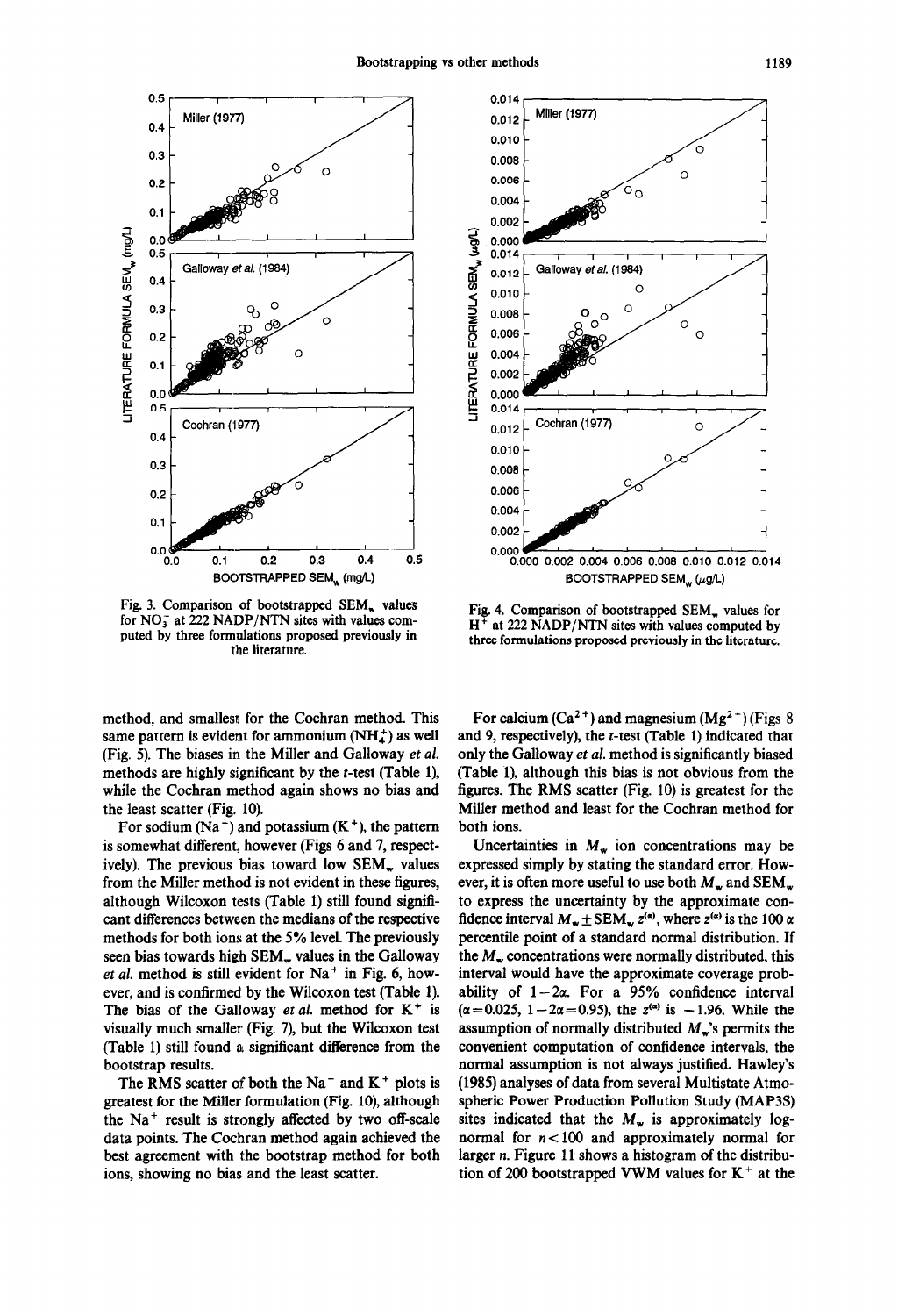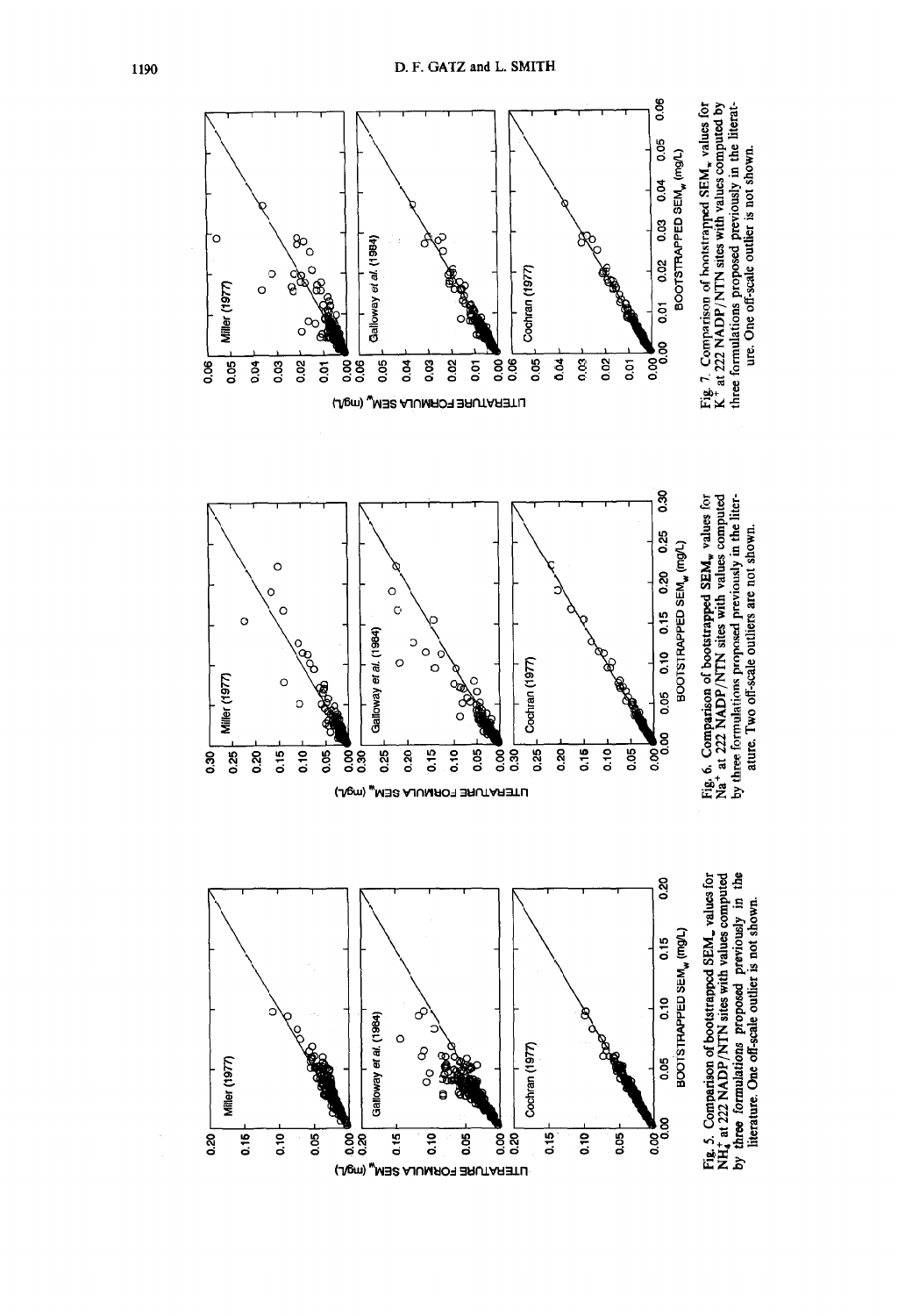

Fig. 8. Comparison of bootstrapped SEM<sub>w</sub> values for  $Ca<sup>2+</sup>$  at 222 NADP/NTN sites with values computed by three formulations proposed previously in the literature.



Fig. 9. Comparison of bootstrapped SEM<sub>w</sub> values for  $Mg<sup>2+</sup>$  at 222 NADP/NTN sites with values computed by three formulations proposed previously in the literature.



Fig. 10. Degree of scatter in the method comparisons in Figs  $1-9$ , as expressed by the RMS differences of the SEM<sub>w</sub> values of the respective literature methods from the corresponding bootstrap values. The  $H^+$  SEM<sub>w</sub> values have been multiplied by 10<sup>5</sup> to make them large enough for visual comparison. Effects of removing outliers from the data sets are discussed in the text.

Florida Everglades site, along with a smooth curve showing the normal distribution corresponding to the measured VWM and the bootstrapped SEM<sub>w</sub>. Close inspection reveals that the assumption of a normal

distribution in this case would lead to an inaccurate assessment of the 95% confidence interval. The following paper (Gatz and Smith, 1994) explores this issue in more detail.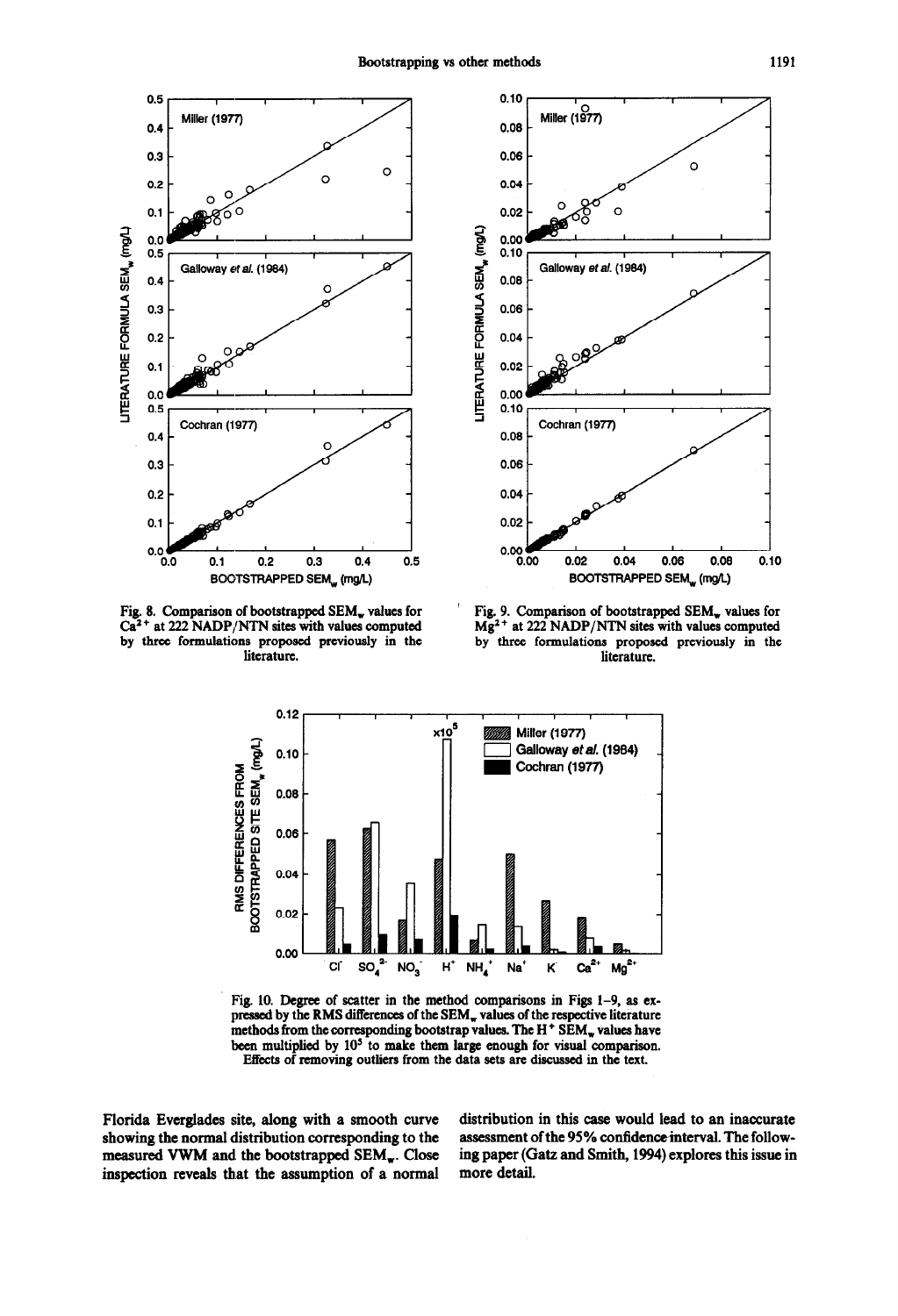

Fig. 11. Histogram of 200 bootstrapped precipitation-weighted mean  $K^+$  concentrations at the Florida Everglades site in the NADP/NTN network. The data were collected over a 3 yr period, 1988-1990. The smooth curve is the normal distribution based on the mean and standard deviation of the 200  $M<sub>w</sub>$  values. Standard 95% confidence limits based on the assumption of a normal distribution are 0.026 and  $0.126$  mg $\ell^{-1}$ , and those estimated from the bootstrapped data by the percentile method (Efron and Tibshirani, 1986) are 0.037 and 0.136 mg $\ell^{-1}$ .

### **DISCUSSION AND CONCLUSIONS**

The results presented graphically in Figs l-9 and the statistical comparisons in Table 1 leave no doubt that the Cochran method gives results that are not statistically different from those produced by the bootstrap method, at least over the three year data period of this study. The Miller (1977) method produced mean  $SEM_w$  values that were significantly different from those of the bootstrap method for seven of the nine ions tested. The  $SEM_w$  values computed from the Miller method were typically underestimates, compared to those from the bootstrap method. This agrees with results reported earlier by Hawley (1985). The same comparisons between the bootstrap method and that of Galloway et al. (1984) produced significantly different results for all nine ions. The Galloway et al.. results were frequently biased high (overestimates) compared to those from the bootstrap method.

In contrast, the agreement between the Cochran method and the nonparametric bootstrap methods was excellent. These two completely different methods gave results that were not statistically different for nine different ions at more than 200 sampling locations over a three-year time period.

In terms of ease of computation, the Cochran method has an edge over the bootstrap method and would appear to be the method of choice for routine computing of  $SEM_w$ . However, smaller sample sizes than those utilized here may warrant investment in the additional computation of the bootstrap, particularly when confidence limits are desired.

*Acknowledgements and disclaimer-We* thank Sherman Bauer for carrying out many of the calculations for this paper, and Robin Shealy for statistical advice. Donald Gatx's work was partially supported by the U.S. Environmental Protection Agency (EPA) under Contract No. GL995476-Ol-1. Luther Smith's work was supported by the U.S. EPA through Contract No. 68-DO-0106 to ManTech Environmental Technology. This paper has not been subjected to EPA policy review and should not be construed to represent the policies of the agency. Mention of any product name does not constitute endorsement.

#### **REFERENCES**

- Cochran W. G. (1977) *Sampling Techniques* (3rd Edn). Wiley, New York.
- Efron B. (1982) The *Jackknife, the Bootstrap, and Other Resampling Plans. Society* for Industrial and Applied Mathematics, Philiadelphia.
- Efron B. and Tibshirani R. (1986) Bootstrap methods for standard errors, confidence intervals, and other measures of statistical accuracy. *Statist. Sci.* l(l), 54-77.
- Efron B. and Tibshirani R. (1991) Statistical data analysis in the computer age. Science 253, 390-395.
- Endlich R. M., Eynon B. P., Ferek R. J., Valdes A. D. and Maxwell C. (1988) Statistical analysis of precipitation